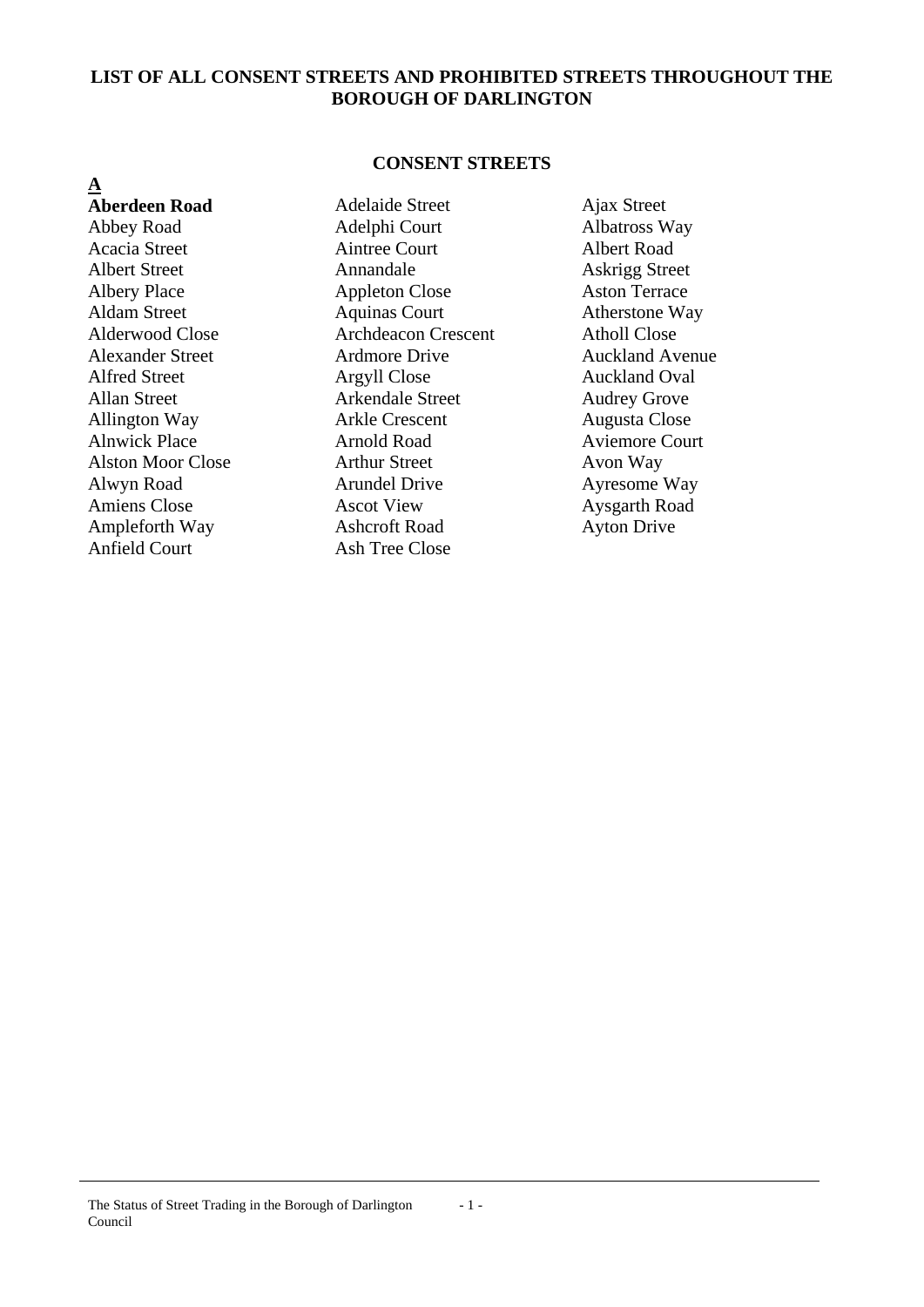Balmoral Road Bensham Road Branksome Terrace Baltimore Way **Berkeley Road** Breck Road **Breck Road** Bamburgh Place Bernera Court Brecon Side Bangor Grove Berrybank Crest Brian Road Banks Road Berwick Road Briar Close Banklands Road Birch Road Briar Walk Barden Moor Road Birkdale Road Bright Street Barlow Street Bishop Close Brighton Road Barnes Close Blackett Road Brinkburn Avenue Barnes Road Blackwell Brinkburn Drive Barningham Street Blackwell Close Brinkburn Road Barrett Road Blackwell Grove Broadmeadows Barron Street Blackwell Lane Broadway South Bartlett Street Blackwell Scar Brompton Walk Barton Street Bloomfield Road Brook Terrace Bates Avenue **Bolton Close** Brougham Street Baydale Road Borough Road Brunel Way Baytree Road Boston Close Brunswick Street Beaconsfield Street Botham Grove Brunton Street Beck Road Bowen Road Bulmer Square Bede Road Bowes Moor Close Burleigh Place Bedford Street Bowman Street Burnside Road Beech Rise Boyes Hill Grove Burtree Lane Beech Road Boyne Street Bushel Hill Court Beechwood Avenue Bracken Road Bushel Hill Drive Belgrave Street Bramall Lane Bylands Way Bellburn Lane Brankin Drive Byron Road Belsay Walk Brankin Road

Badminton Close Belvedere Road Branksome Hall Drive Barmpton Lane Bisley Court Brignall Moor Crescent Belford Gardens Braemar Court Buxton Moor Crescent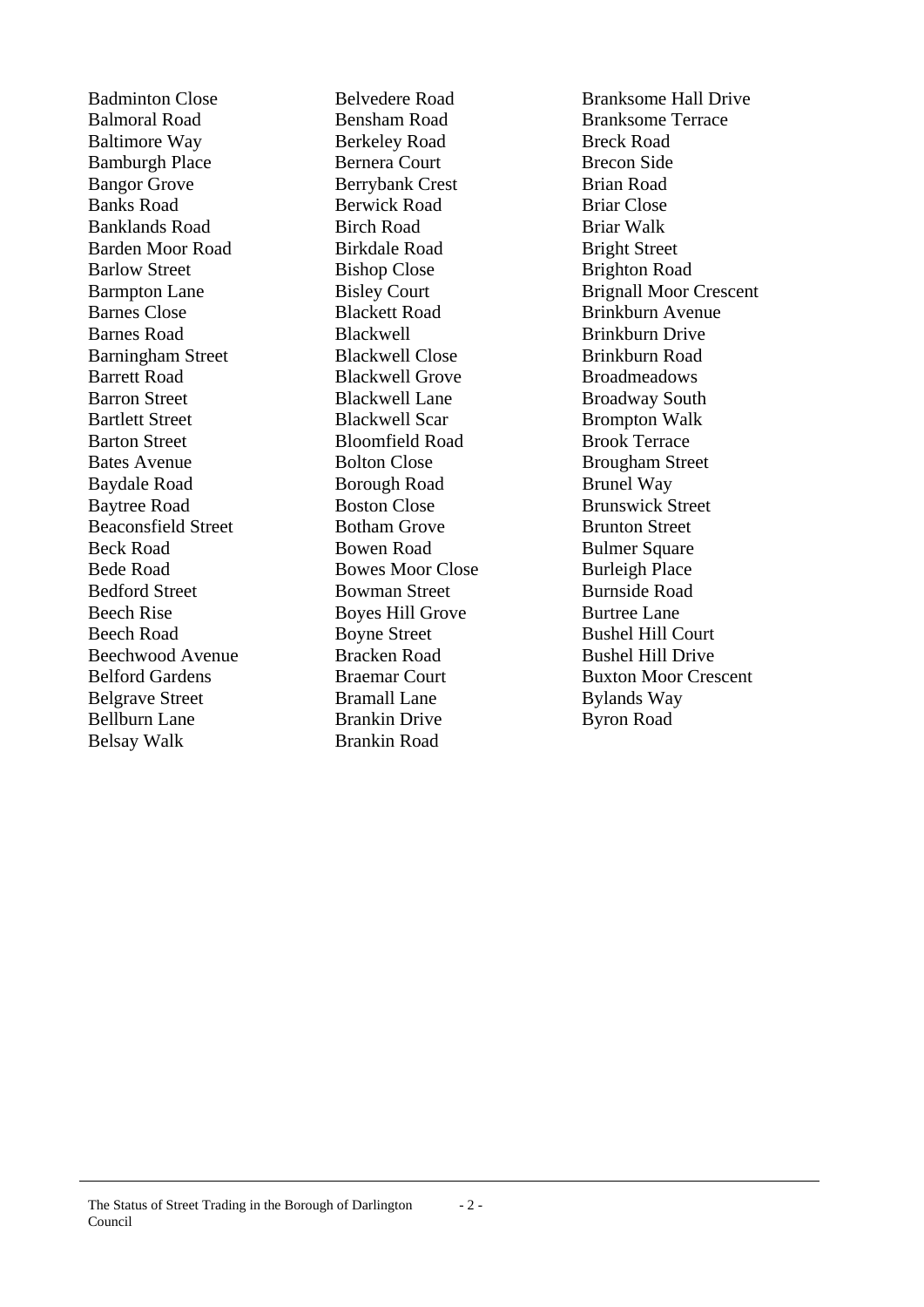#### **C**

Cedar Road Colorado Grove Chantilly Avenue Columbia Street Chandos Street Compton Grove Chelmsford Street Coniston Street Chepstow Court Convers Avenue Chesnut Street Convers Close Chester Grove Conyers Grove Cheviot Court

## **D**

Dalkeith Close Deorna Court Drinkfield Crescent Damson Court **Derby Street** Drummond Close Danesmoor Crescent Derwent Street Drury Street Darwin Grove Devonshire Road Dryburgh View Daryngton Close Dickinson Street Dublin Street Davison Road Dinsdale Crescent Dumfries Street Deepdale Way Dodds Street Dundee Street Dene Grove Dodsworth Street Dunelm Walk Deneside Road Dorset Drive Dunster Close Denmark Street Downing Court Dunrobin Close

Caedmon Crescent Chilton Close Coombe Drive Cairngorm Drive China Street Coppice Walk Caithness Way Christchurch Close Copse Side Caledonian Way Clare Avenue Corbridge Crescent Caldwell Green Claremont Road Cornwall Avenue Campion Road Clarendon Road Coronation Street Cannobie Close Clareville Road Corporation Road Canterbury Grove Claxton Avenue Cotherstone Moor Drive Cardinal Gardens Cleasby View Cottingham Court Carisbrooke Walk Cleveland Avenue Courtlands Road Carleton Drive Cleveland Street Coxwold Drive Carleton Grove Cleveland Terrace Cragwellside Carlbury Crescent Cleveland Trading Estate Craig Street Carlton Street Cliffe Way Cramond Close Carlton Moor Crescent Clifton Avenue Cringlemoor Crescent Carmel Gardens Clifton Road Crosby Street Carmel Road North Close Street Crossfield Road Carmel Road South Cloverdale Cross Street Carnaby Road Coatham Crescent Cullen Close Carroll Road Cobden Street Cumberland Street Cartmell Terrace Coburg Street Cricketfield Row Castlebay Court Coleridge Gardens Cromarty Close Charles Street Coniscliffe Road (but not Chase Close Between its junction with Chatsworth Terrace Larchfield Street to its Chaucer Road iunction with Skinnergate)

Dale Road Denton Close Draycote Crescent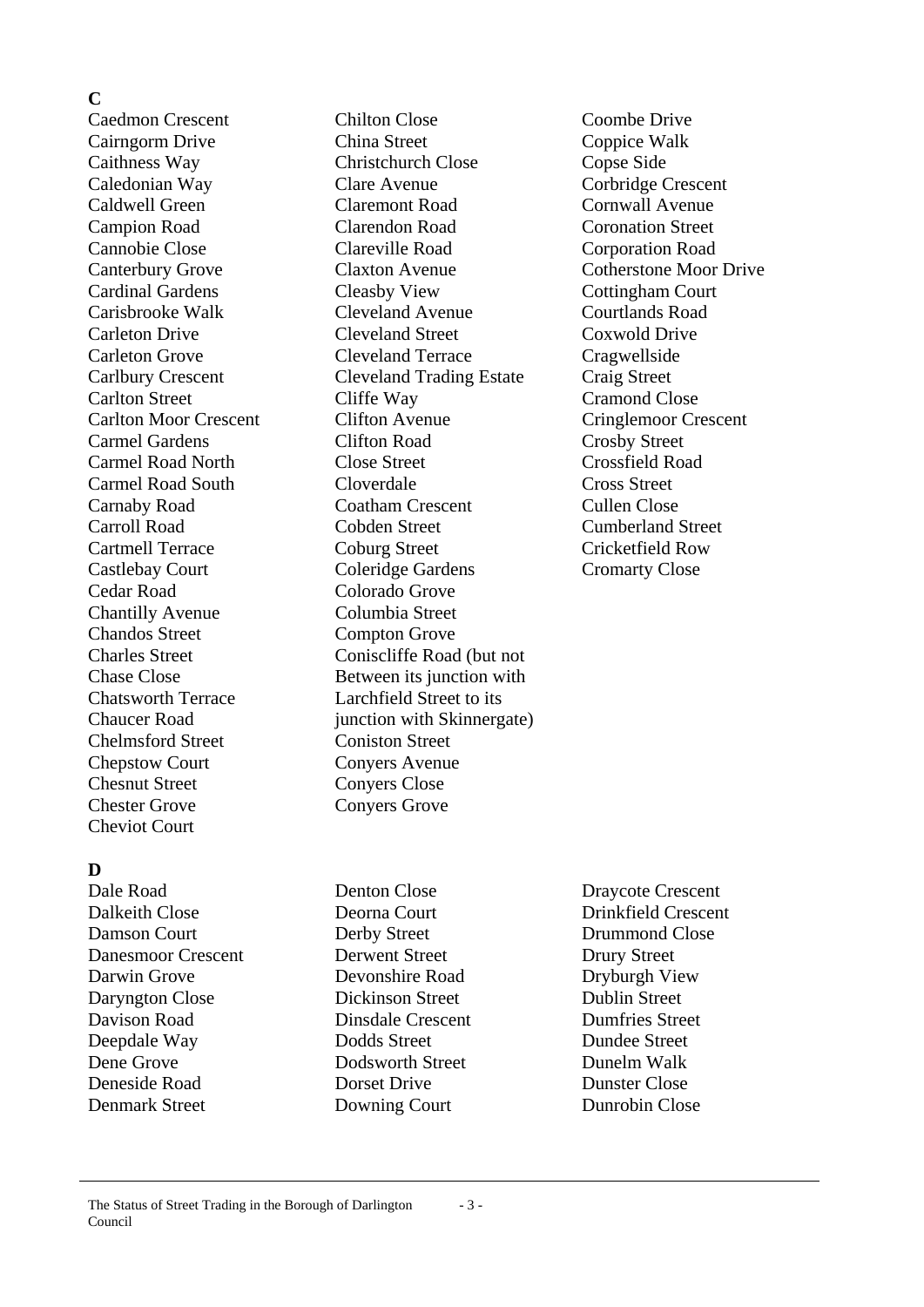## **E**

Earl Close Eggleston View Ely Close Easson Road Eldon Place Emmanuel Close East Mount Road Eldon Street Ennerdale Road East Raby Street Elgin Court Eppleby Way East Row Elland Court Epsom Court East Street Ellerton Close Esk Road Eastbourne Road Elmfield Street Eskdale Street Eden Crescent Elmfield Terrace Essex Way Edgecombe Grove Elmtree Street Estoril Road Edinburgh Drive Elton Parade Ethel Street Edmund Street Elton Road Exeter Drive Edward Street Elvet Place

## **F**

## **G**

Gilsland Crescent Granton Close Gilling Crescent Grasmere Road

Falcon Road Field Street Forster Street Falstone Terrace Finchale Crescent Fountains View Farndale Crescent Firthmoor Crescent Freville Grove Farrer Street Fitzwilliam Drive Fryer Crescent Farrholme Flamingo Close Fulford Place Faverdale Road Flora Avenue Fulthorpe Avenue Faverdale North Florence Street Fulthorpe Close Faverdale West Forcett Street Fulthorpe Grove Feetham Avenue Forfar Close Furness Street

Galloway **Girton Walk** Grass Street Garbutt Square **Gladstone Street** Grassholme Garden Place Glamis Road Green Street Garden Street Glebe Road Greenbank Road Garrick Court Gleneagles Road Greencroft Close Garthorne Avenue Glendale Drive Greencroft Court Garthlands Road Glenfield Road Greenmount Road Gatehouse Close Globe Close Greenwell Street Geneva Crescent Gloucester Place Gresham Close Geneva Drive Gonville Court Greyfriars Close Geneva Gardens Gouldsmith Gardens Grey Street Geneva Road Goodison Way Grosvenor Street Geneva Terrace Gordon Close Grinton Park Way George Short Close Grainger Street Guildford Close George Street Grangeside Grangeside Gurney Street

Easby Place Egton Way Emley Moor Road Edgecombe Drive Elms Road Eston Moor Crescent Edgemoor Road Elton Grove Estoril Road South

Fairfield Street Fenby Avenue Forest Moor Road Falmer Road Fife Road Figure Fotheringhay Drive

#### The Status of Street Trading in the Borough of Darlington Council - 4 -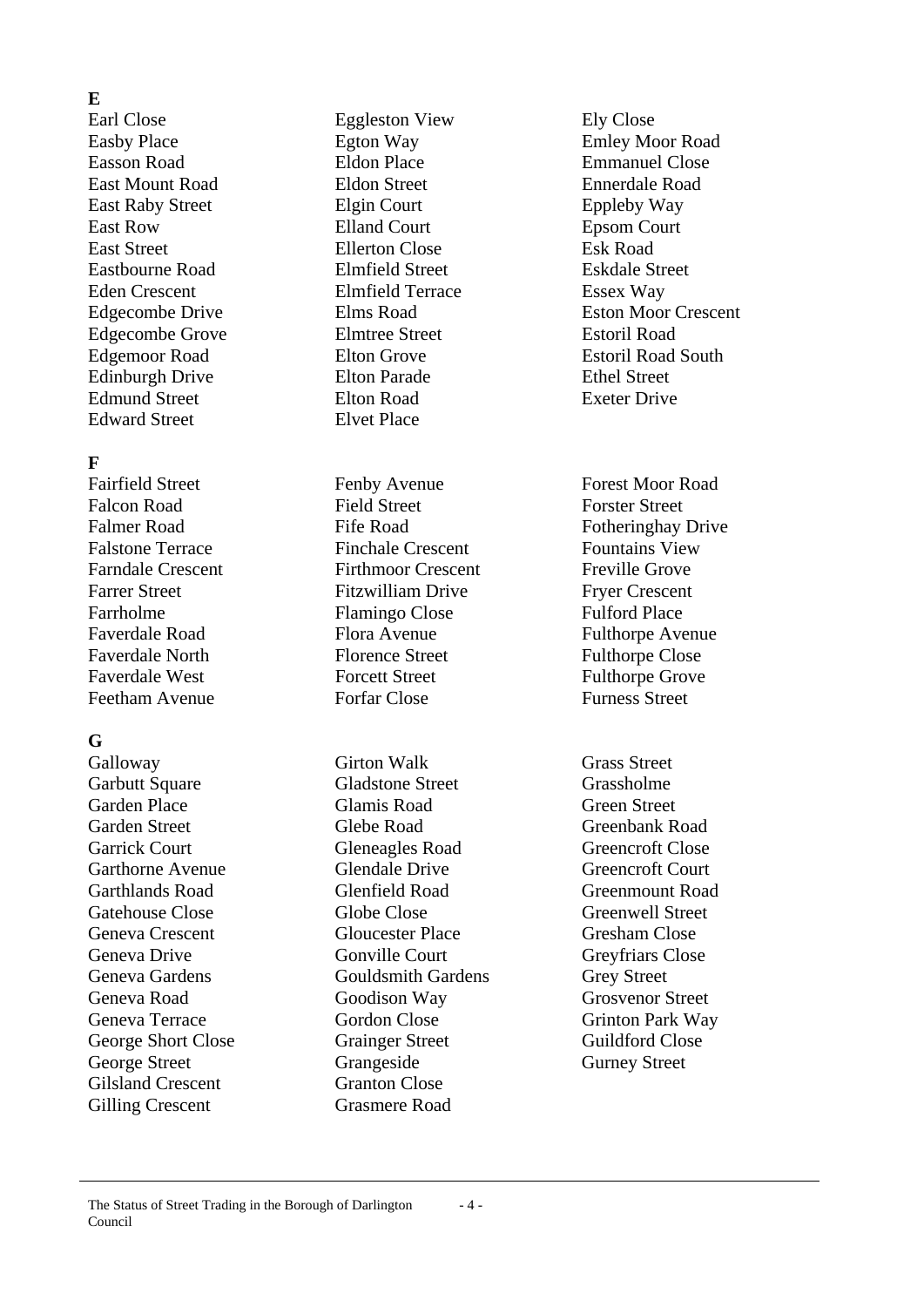## **H**

Hadrian Court Headingley Crescent Hildon Drive Hawthorn Street High Row Hazel Avenue Hilda Street

### **I**

## $\mathbf{J}$

Jesmond Road

#### **K**

## **L**

Haig Street **Helmsley Moor Way** Hill Close Avenue Hall View Grove Headlam Road Hillside Road Hambleton Grove Henderson Street Hurst Grove Hammond Drive Heatherwood Grove Holgate Moor Green Hamsterley Street Hendren Close Hollyhurst Road Hanover Close Henry Street Holmlands Road Harcourt Street Henson Road Holmwood Grove Harding Terrace Herbert Street Holwick Road Hardwick Close Hercules Street Holyrood Avenue Harewood Hill **Heron Drive** Homerton Court Harewood Terrace **Herriot Court** Honeywood Gardens Hargreave Terrace Heslop Drive Hopemoor Place Hartlea Avenue Hewitson Road Humber Place Harringay Crescent Hexham Way Hundens Lane Harrison Terrace **Hickstead Court** Hunstanworth Road Harris Street Highbury Road Huntershaw Way Harry Street Highfield Road Huntley Street Hartford Road Highmoor Road Hutton Avenue Havelock Street High Green Huxley Grove

I'Anson Street Ingleby Moor Crescent Inveraray Close Idaho Court Inglewood Close Ivywood Court

Values Street John Dixon Lane John Street<br>
John Dixon Lane John Street<br>
John Dixon Lane John Street<br>
John Dixon Lane John Street Jedburgh Drive John Dobbin Road

Katherine Street Kestral Close Kingston Street Kay Grove Ketton Avenue Kingsway Keats Court Kexwith Moor Close Kintyre Close Kellaw Road Kew Rise Kirkby Close Kempton Court Kielder Drive Kirkfield Road Kendale Close Kildale Moor Place Kirkstall Crescent Kenilworth Drive Killin Road Kitchener Street Kennel Lane Killinghall Street Kitching Grove Kent Close King William Street Knoll Avenue

Laburnum Road Lazenby Grove Lismore Drive Lady Kathryn Grove Leach Grove Littlebeck Drive Laing Street Leadenhall Street Lock Street Lakeside Leafield Road Locomotive Street

Hartley Grove Hewitson Road South Hummersknott Avenue

Kensington Gardens Kilmarnock Road Knightsbridge Avenue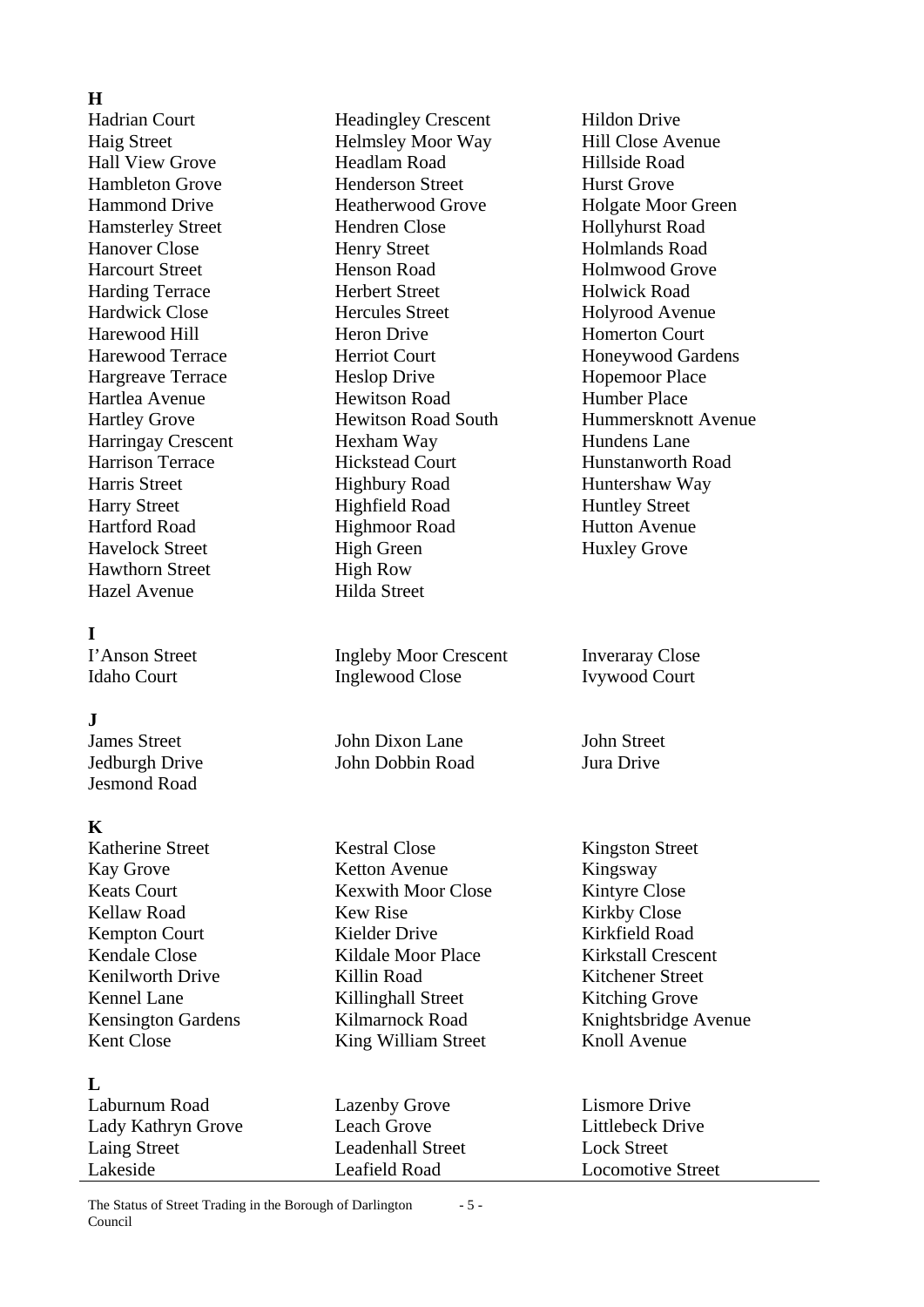Lambton Street Leicester Grove Lodge Street Lammermuir Close Leith Road Longfield Road Lanethorpe Crescent Leonard Street Loraine Crescent Lanethorpe Road Lewes Road Louisa Street Langdale Road Leyburn Road Lowe Street Langholm Crescent Lime Avenue Lowmoor Road Lansdowne Street Limehurst Road Lowson Street Larkspur Drive Linacre Way Lucknow Street Latimer Road Lincoln Court Lunedale Road Laurel Street Linden Avenue Lynne Close Lauriston Close Linden Drive Lynton Gardens Lawrence Street Lingfield Green Lyonette Road Lazenby Crescent Lingfield Way Lytham Road Lazenby Close Linwood Grove

#### **M**

Major Street Mayfield Millrace Close Malim Road McNay Street Milner Road Mallard Road Meadowfield Road Milton Street Mallory Court Meadow Rise Minors Crescent Malvern Crescent Meldon Close Mistral Drive Manor Road Melland Street Moffat Close Maple Road Mellor Court Monarch Green Marigold Court Melrose Avenue Montrose Street Marina Road Melsonby Crescent Moorlands Road Marlborough Drive Melville Street Mornington Lane Marrick Avenue Mendip Grove Morpeth Avenue Marsden Walk Merton Close Morton Road Marshall Street Mewburn Court Mossbank Grove Marston Moor Road Meynell Road Moulton Way Martindale Road Middleham Road Mowden Street Marwood Crescent Middleton Street Mowden Terrace Marycourt Milbank Court Mowden Walk Marsham Moor Way Milbank Crescent Mulheim Close Maude Street Milbank Road Murray Walk Maxwell Close Mildred Street Murrayfield Way Mayfair Road Milkwood Court Myrtle Gardens

## **N**

Neville Road Way) Newfoundland Street

Nairn Close Newlands Road North Lodge Terrace Napier Street Newton Lane North Rise Neasham Drive Newport Court Norwich Grove Neasham Road Nickstream Lane Nuffield Court Nebraska Close Nightingale Avenue Nunnery Close Nelson Terrace Northcote Terrace Nunnery Lane Nestfield Street Northgate (from its junction Netherby Rise with Prospect Place to its Nevada Gardens iunction with St Augustine's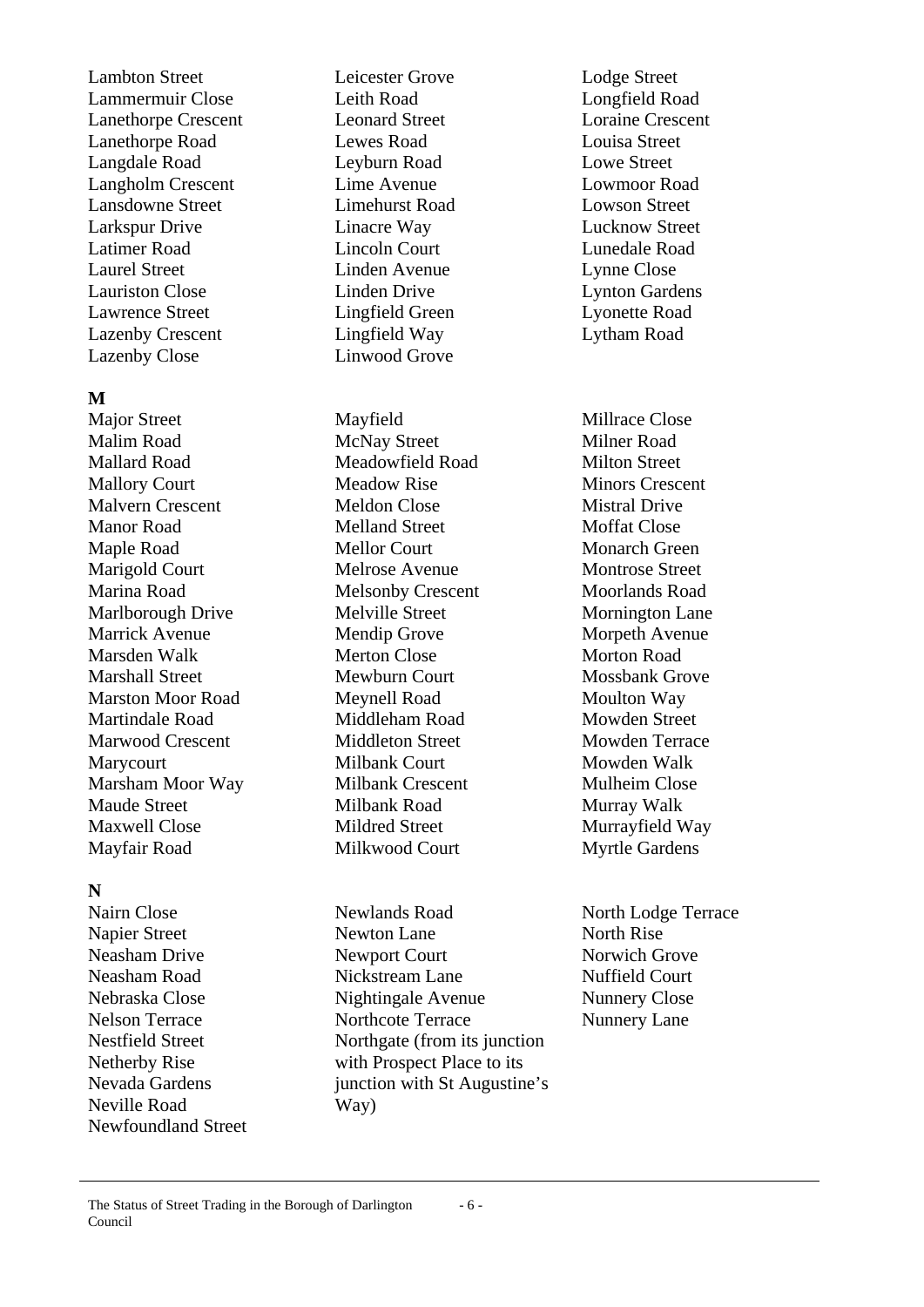## **O**

Oakdene Avenue Oban Court Oronsay Walk Oakhurst Road Clympic Street Osborne Close Oaklands Gardens Orchard Road Otterburn Close Oaklands Terrace Oriel Court Outram Street Oaklea Court Orkney Walk Oxford Street

## **P**

Park Crescent Pendower Street Pondfield Close Parkland Crescent Pennine Close Portsmouth Place Parkland Drive **Pensbury Street** Portrush Close Park Lane Pentland Grove Powlett Street Parkside Percy Road Prescott Street Pateley Moor Crescent Perth Grove Primrose Street Pattison Street Peterhouse Close Princess Road Peabody Street Pierremont Crescent Prior Dene Pease Street Pierremont Drive Prior Street Peebles Close Pierremont Gardens Progress Way Pembroke Court Pilmoor Green Road

## **Q**

## **R**

Raby Street Richard Court Roseberry Street Ramsay Walk Richmond Close Rosedale Crescent Ramsgill Ridgeway Rose Lane Railway Cottages Ridsdale Street Roslyn Street Ravensdale Road Ripon Drive Rossway Ravensdale Walk Riverside Way Rothbury Drive Red Hall Drive Rivergarth Rowan Court Redworth Road Rivermead Avenue Roxby Moor Avenue Red Barnes Way **Roberts Walk** Ruby Street Reethmoor Close Roche Walk Ruskin Road Regal Drive Rochester Way Russell Street Reid Street Rocket Street Rydal Road Rennie Close Rockingham Street Rye Hill Rennie Walk Rockwell Avenue Ribble Drive Roker Close

## **S**

Salisbury Terrace Skeeby Road Stewart Street Salters Avenue Skerries Walk Stockley Close Salters Close Skipton Moor Close Stocksmoor Close<br>Salters ate Road Smithfield Road Stockton Road Saltersgate Road Smithfield Road Salters Lane North Somerset Grove Stonecliffe Drive Salters Lane South Southampton Street Stonedale Crescent Salters Lane Southend Avenue Stonehaven Way Salutation Road South Street Stonehurst Drive

Polam Road Northgate

**Ouaker Lane COUAL COUAL OUAL COUAL COUAL COUAL COUAL COUAL COUAL COUAL COUAL COUAL COUAL COUAL COUAL COUAL COUAL COUAL COUAL COUAL COUAL COUAL COUAL COUAL COUAL COUAL**

Peel Street Pierremont Road Prospect Place off Whessoe Pendleton Road Part Pine Grove Prospect Place adjoining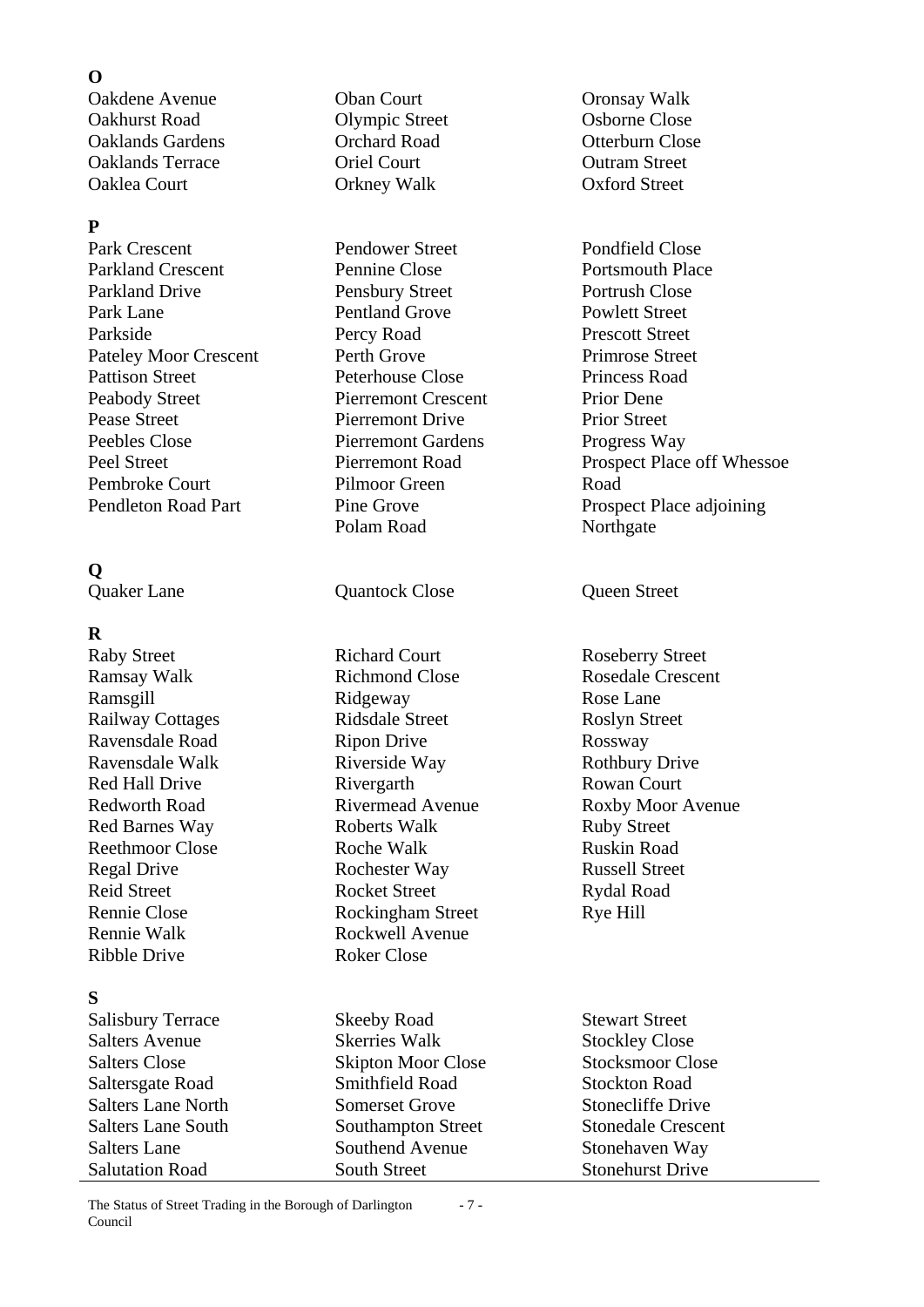Sandriggs Southend Place Streatlam Road Sawley Close Southwell Green Sunningdale Green Scargill Sparrow Hall Drive Sussex Way Scarth Street Speedwell Close Sutcliffe Court Scira Court Spencer Grove Sutton Close Scotts Terrace Spring Court Surtees Street Sedgewick Street Springfield Road Swaledale Avenue Selbourne Terrace Spring Hill Swan Street Selby Crescent Springwell Terrace Swinburne Road Selset Close Spruce Grove Sylvan Grove Senhouse Road Staindrop Crescent Symington Walk<br>Severn Way Staindrop Road St Albans Green Severn Way Staindrop Road Shakespeare Road Stanhope Road North St Andrew's Close Shannon Way Stanhope Road South St Andrew's Street Shearwater Avenue Stanley Street Street St David's Green Shelley Road Starmer Crescent St Giles Close Sheraton Street Statham Place Steret States Steret Steret States Steret Steret Steret Steret Steret Steret Steret Steret Steret Steret Steret Steret Steret Steret Steret Steret Steret Steret Steret Steret Steret Steret Ste Sherborne Close Station Road St John's Crescent Shetland Drive Steeplejack Way St Ninian's Close Shildon Street Stephen Court St Paul's Terrace Silver Place Stephenson Street St Paul's Place Skinnergate

### **T**

Tansley Gardens The Gateway Torrance Drive Tayside The Headlands Tower Road Teal Road The Leas Trafalgar Terrace Ted Fletcher Court The Mead Trafford Close Teesdale Avenue The Spinney Trent Place Tees Drive The Stray Treelands Tees Grange Avenue The Rise Trevithick Close Telford Drive Thirlmere Road Trinity Road Tempest Anderson House Thomas Court Troon Avenue Tempest Court Thomas Street Trueman Grove Tennyson Gardens Thompson Street East Truro Close Thames Way Thompson Street West Tubwell row The Broadway Thornbury Rise Tunstall Terrace The Byway Thornfield Road Turnpike Close The Causeway Thornton Street Tweed Place The Crossway Throstlenest Avenue Twickenham Rise The Fairway Tintern Avenue Tyne Crescent The Firs Tollgate Garth **U**  Union Place Upper Russell Street Upsall Drive Uplands Road Upper Westbrook **V**  Valley Street North Verity Rise Villiers Close Vancouver Street Vernon Gardens Vine Street Vane Terrace Victoria Embankment Violet Grove Vaughan Street Victoria Street Vulcan Street

The Status of Street Trading in the Borough of Darlington Council - 8 -

Sanderson Street South Terrace Stooperdale Avenue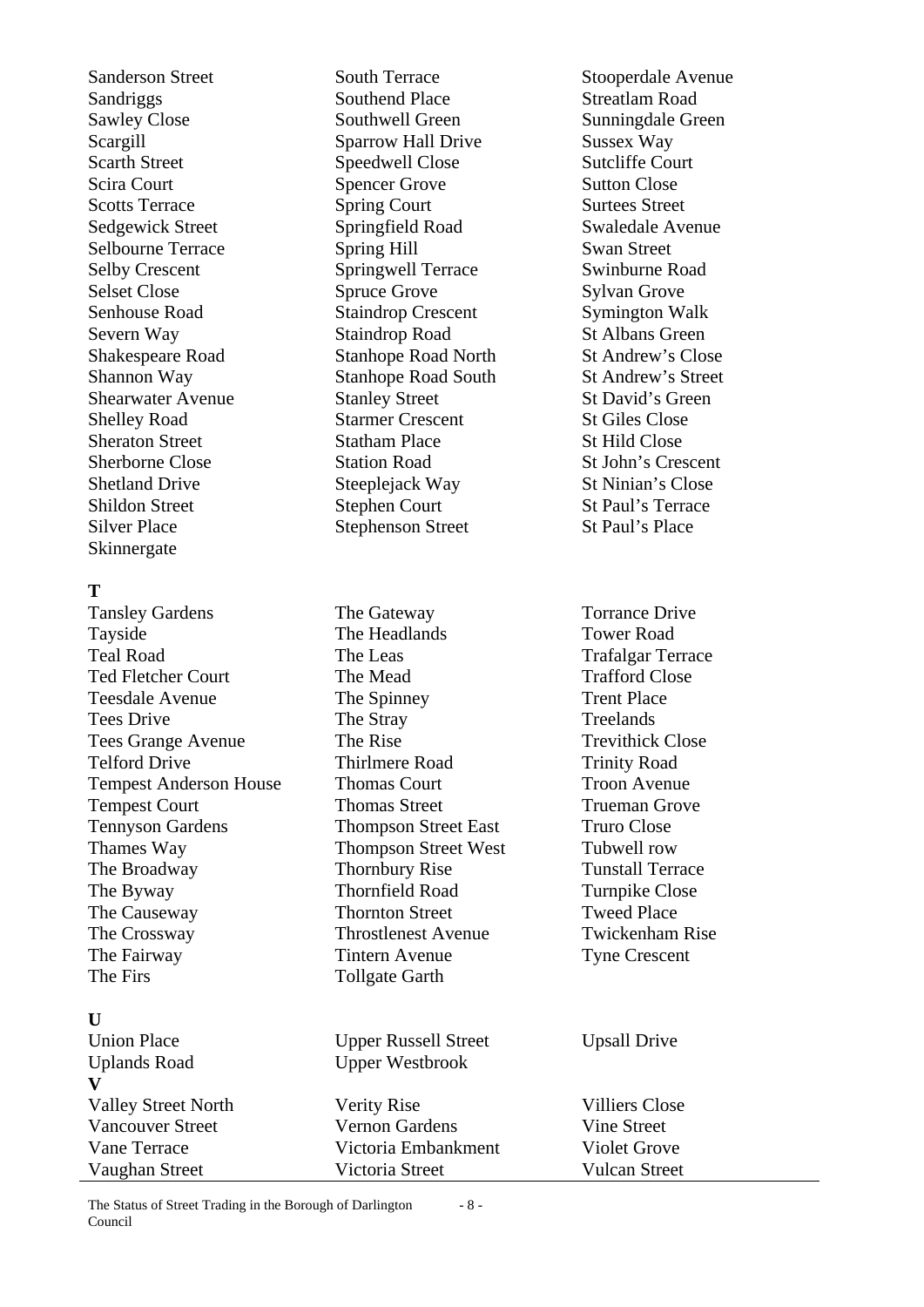Wales Street West Road William Street Walkers Terrace West View Willow Road Waltham Close **Westbourne Grove** Willow Road East Walton Street Westbrook Wilson Street Walton Heath Westbrook Terrace Wilton Close Walworth Crescent Westbrook Villas Wilton Drive Warkworth Way Westerdale Court Wimbledon Close Warner Grove **Westerhope Court** Wimborne Close Warren Street **Westfield Drive Winchester Way** Warwick Square Westgarth Terrace Windrush Grove Washbrook Drive Westgate Crescent Windsor Court Waterside Westgate Road Windsor Street Waverley Terrace Westkirk Close Witbank Road Wayland Terrace Westlands Road Witney Court Wayside Road Westminster Road Witton Crescent Weavers Way Westmoreland Street Wolburn Avenue Weir Street **Westpark Drive Wolsingham Terrace** Welbeck Avenue Wharfe Way Woodburn Drive Welbeck Street Wheeldale Close Woodcrest Road Wells Close Whessoe Road Woodland Terrace Wensleydale Road Whinbush Way Woodside Drive Wentworth Way **Whinfield Road** Woodvale Road Wesley Court Whitby Way Wooler Street Wesley Street White Hart Crescent Wordsworth Road West Auckland Road Whitemeadows Worsley Park<br>
(but not between the junction Whorlton Moor Crescent Wren Avenue (but not between the junction Whorlton Moor Crescent) and Cockerton Green) Widdowfield Street Wycliffe Way West Crescent Widgeon Road Wycombe Street West Moor Road Wild Road Wild Road Wylam Avenue West Powlett Street Wilkes Street **Y** 

Yiewsley Drive Yoredale Drive York Street Yoredale Avenue

### **Z**

Zetland Street

Villages

Bishopton

Heighington

Church View High Street Town Farm Close Cobby Castle Lane The Green

Beech Crescent Highside Road Station Road Church View Hopelands Court The Green East Green Manor Court Twinsburn Road Eden Close Millbank Millbank Walworth Road

The Status of Street Trading in the Borough of Darlington Council - 9 -

Burnbeck Place Hopelands Hopelands St Michael's Crescent Darlington Road Judith Close Twinsburn Close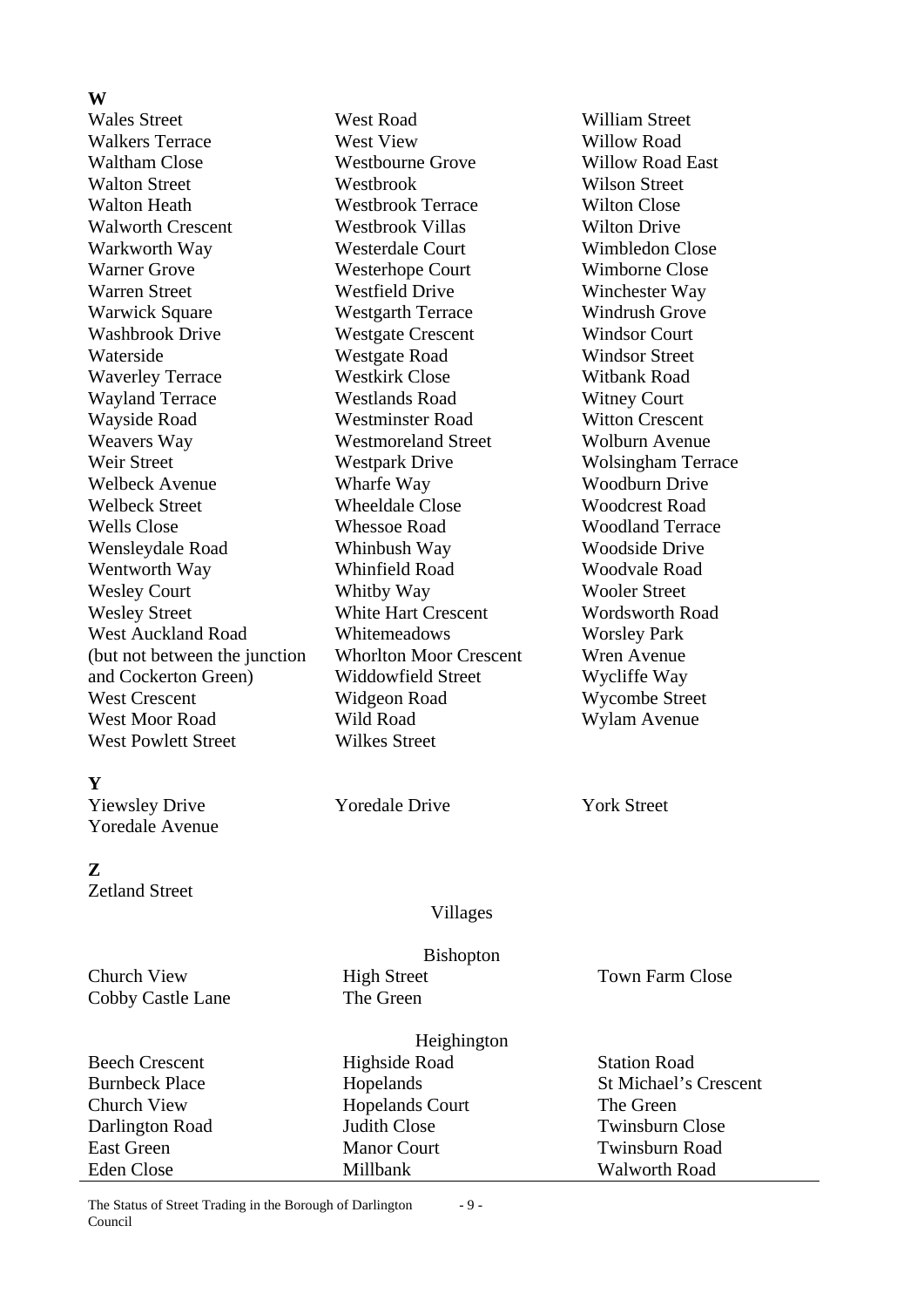Garthlands Pinewood Crescent West Green Greenhill Road Redworth Road Westwood Avenue Hall Lane Snackgate Lane Heighington Lane South View High Consicliffe Mill Lane St Edwins Close Hurworth and Hurworth Place Ashville Drive **Elmfield Road** Minster Walk Avon Road **Emery Close** Mowbray Drive Backtees View **Emerson Road** Neasham Road Neasham Road Banks Terrace Evesham Grove Railway Terrace Baxby Terrace Fox Close Fox Close Roundhill Close Belgrave Terrace Friars Pardon Roundhill Road Blind Lane Grange Avenue off Sanderson Road Bryan Close Manor Road Southfield Close Cedar Mews Greenfield Close Strait Lane **Chase End** Hawkswood Sycamore Close Church Row Hornby Close Tees View Church School **Hunters Close** The Chase Church View Hurworth Road The Green Collyers Close Linden Court The Oval Croft Road Linden Drive The Wayside Crossfield Close Lych Gate West End Dale Close Malvern Close Westfield Drive Eden Close Manor Road Woodlands Way Middleton St George/Middleton One Row/Oak Tree Alexandria Drive Harpers Terrace St Margarets Close A67 **Harts Buildings** Sadberge Road Archer Road Haxby Road Salisbury Place Middleton Lane Hill Rise Salisbury Terrace Belle Vue Terrace Hunters Green Station Road Browns Buildings Killinghall Row Station Terrace Chapel Street Middleton Lane Temple Buildings Church Close Mount Pleasant Close The Crescent Church Lane Neasham Road The Front Coatham Avenue New Row New Row The Greenway Denver Drive Oak Tree Close The Oaklands Desmond Road Crient Villas The Paddock (Greenways) Dinsdale Court Palm Tree Villas The Spinney Dinsdale Close **Pemberton Terrace** The Square Fairfax Road Pemberton Terrace Back Thorntree Gardens Grendon Gardens **Pine Tree Grove** Tower Hill Hansons Buildings Pounteys Close Washington Avenue Hansons Buildings Back Street Roman Way Water View St Annes Gardens Yarm Road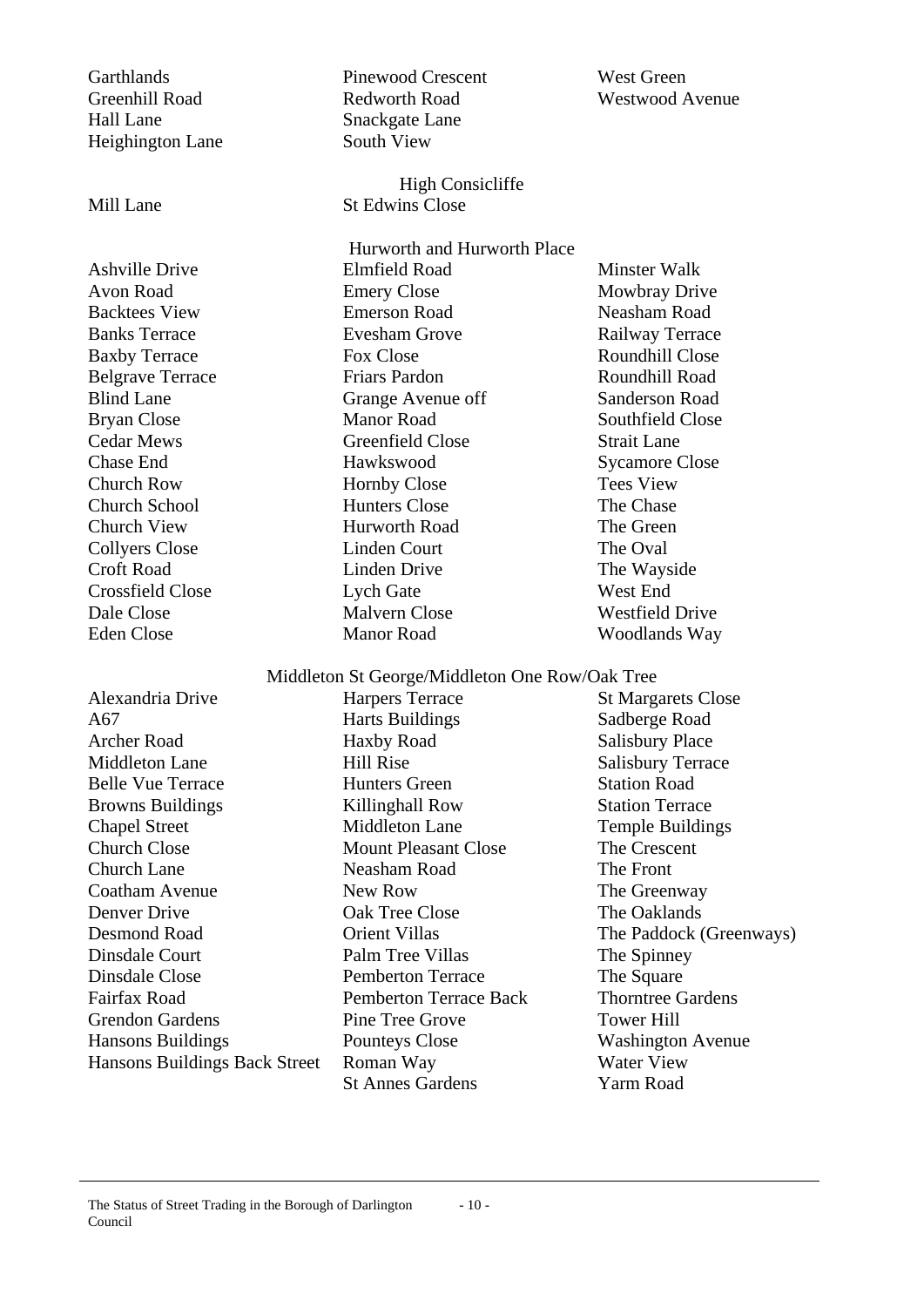Abbey Road East Close Pleasant View<br>
Beacon Hill East View Richmond Cot Beacon Hill East View Richmond Cottages Beacon Grange Park Hillhouse Lane Stainton View Berry Court **Hillside Terrace** Stockton Road Chapel Row Laurel Terrace South View Church View Middleton Lane The Orchard<br>
Darlington Road Norton Crescent West Row Darlington Road Norton Crescent Dale Road Norton Road Town Farm

## **Piercebridge**

Cock Lane The Green

Council Houses South View

Neasham Dibdale Road Neasham Hill Sockburn Lane Hurworth Road Neasham Road Teesway Neahsam Covert New Lane and Extension The Close

Sadberge

Low Coniscliffe Gate Lane Back Lane Wood Lane

Great Burdon Bishopton Lane Riverside Drive The Green

Great Stainton Glebe Road The Green West View

Bridge End Durham Lane Roman View Summerhouse B6279 Rose Cottages West Cottages Walworth Gate Back Lane Walworth Road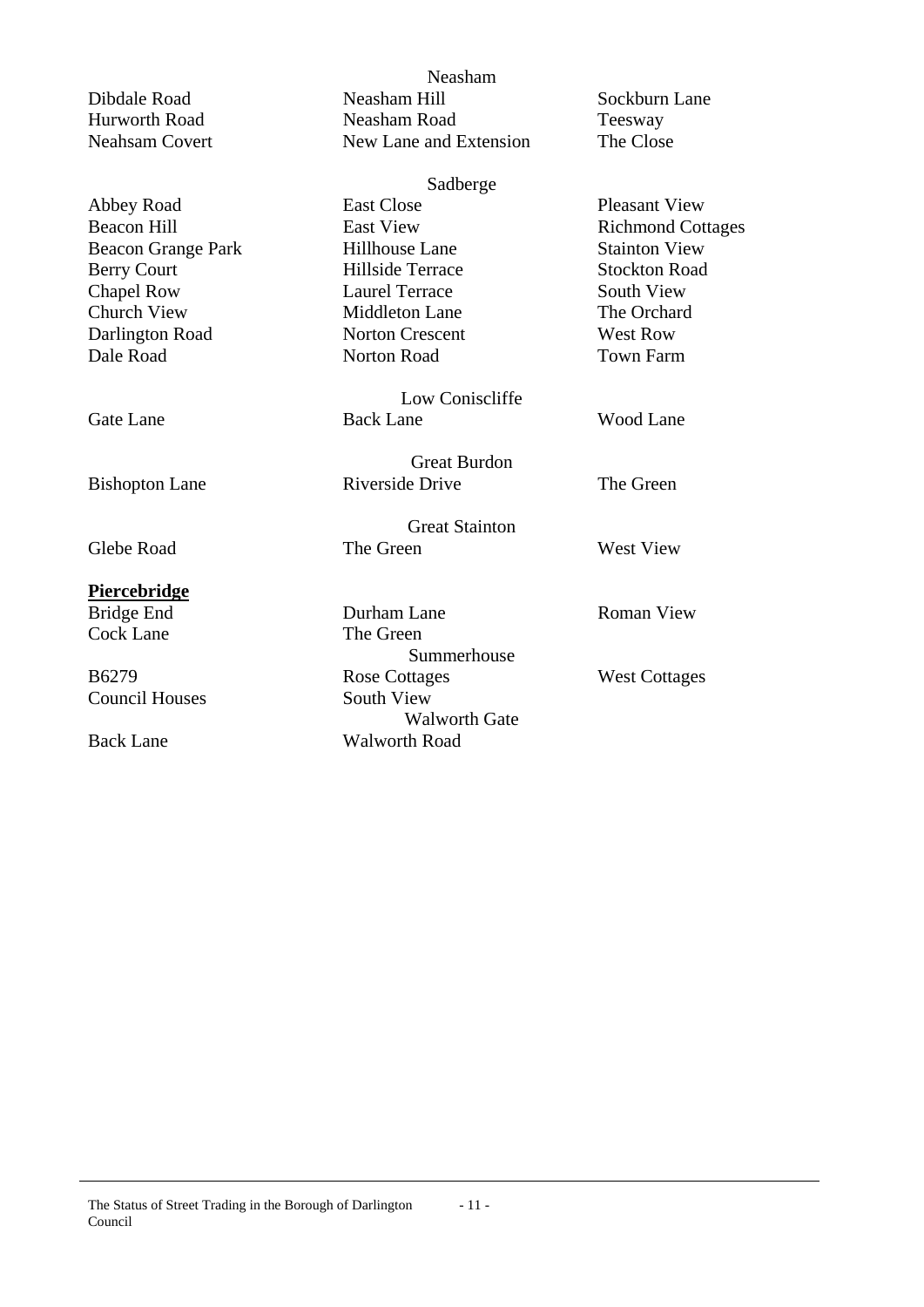#### **PROHIBITED STREETS**

Abbots Yard Anns Terrace Armstrong Court Aldborough Walk Archer Street Arron Walk Alliance Street **Arden** Street South Bakehouse Hill Bells Place Bridge Road Balliol Court **Black Path** Black Path **Bridge Terrace** Bank Top Blackwellgate Brinkburn Dene Barnard Street Blanchand Green Buckingham Court Beaumont Street Bondgate Bondgate Bucktons Yard Beaumont Street West Branksome Green Bull Wynd Carlton Court Clarks Yard Court Arcade Carrside Claytons Yard Crown Street Cemetery Lane Cockerton Green Cypress Close Chancery Lane College Court Croft Road Chaytor Court Commercial Street Chelsea Court Coniscliffe Road Chichester Walk (from its junction with Church Lane Larchfield Street to its Church Row junction with Skinnergate) Dene Park Court Dorchester Court Duke Street Falstaff Court Festing Court Freemans Place Feethams Four Riggs Friends School Yard Feethams South Geneva Lane Green Lane Guardian Court Grange Road Harewood Grove High Northgate Hogarth Court Haughton Green (from its junction Holly Street Haughton Road with Leadenhall Honeypot Lane Hebrides Walk Street to its junction Hopetown Lane I'Anson Square Jacksons Yard Jubilee Cottages Kelso Walk **King Street Part** King Street Part King Street Part Kendrew Street (from its junction with Langton Walk Lingfield Close Lorn Walk

A B  $\mathcal{C}$ D F

### G

## H

with Railway Bridge) Horsemarket Hird Street Houndgate

# I

J

**K**  Commercial Street)  $\mathbf{L}$ 

Larchfield Street Lombard Court

(from its junction with Gladstone Street)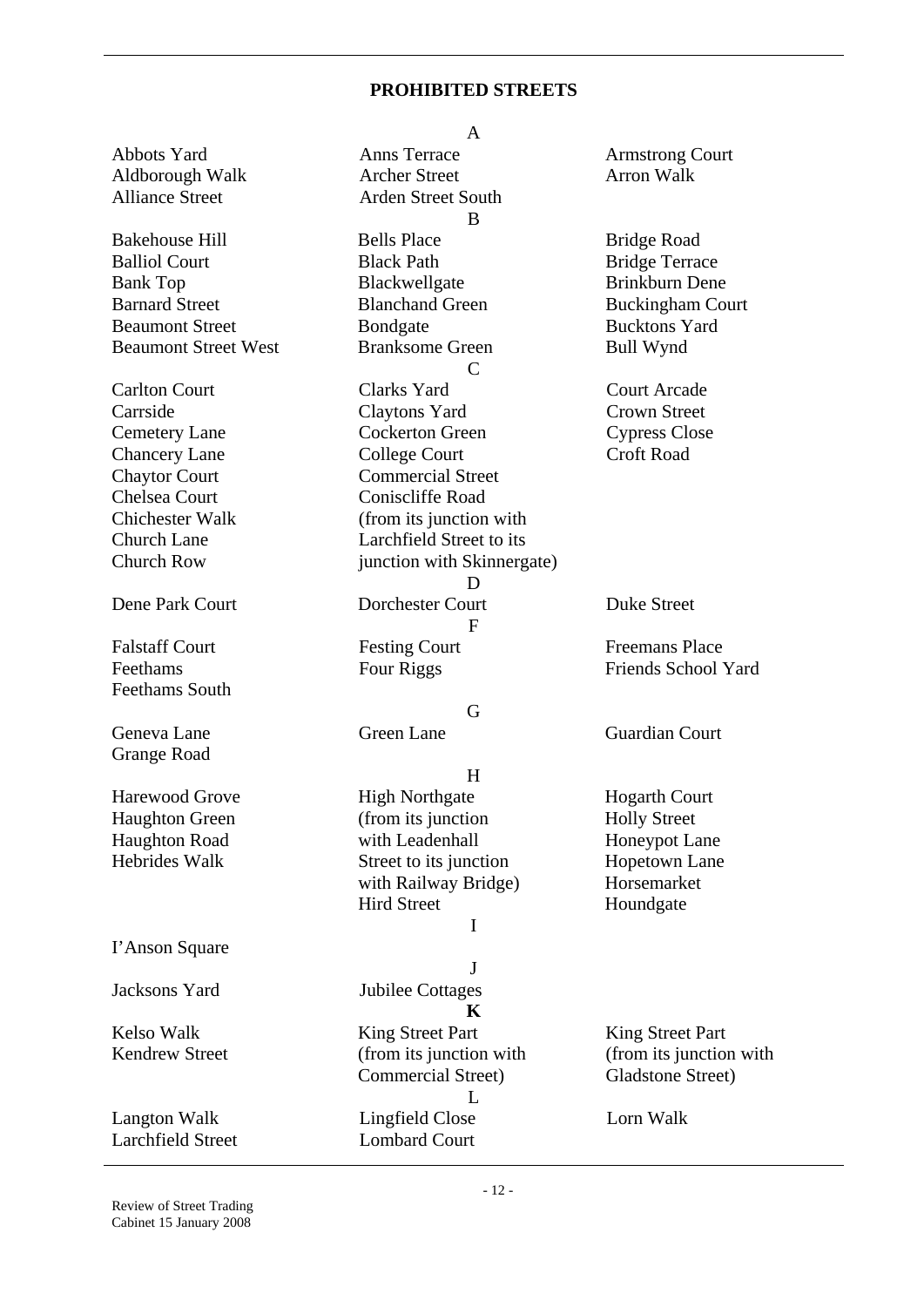|                                                                                                                             | M                             |                           |
|-----------------------------------------------------------------------------------------------------------------------------|-------------------------------|---------------------------|
| McMullen Road                                                                                                               | Mewburn Road                  | Montagu Court             |
| Mechanics Yard                                                                                                              | Mill Lane                     | Mowden Hall Drive         |
| Mercia Court                                                                                                                | <b>Model Place</b>            |                           |
|                                                                                                                             | N                             |                           |
| <b>North Eastern Terrace</b><br>Northgate (from its junction<br>with Leadenall Street to its<br>junction with St Augustines | North Road                    | Northumberland Street     |
| Way)                                                                                                                        |                               |                           |
|                                                                                                                             | O                             |                           |
| <b>Otley Terrace</b>                                                                                                        | <b>Oxclose Lane</b>           |                           |
|                                                                                                                             | P                             |                           |
| Parkgate                                                                                                                    | <b>Portland Place</b>         | Priestgate                |
| Park Place                                                                                                                  | Post House Wynd               | <b>Princes Street</b>     |
| <b>Pleasant View</b>                                                                                                        | Prebend Row                   | Punch Bowl Yard           |
| Polam Lane                                                                                                                  |                               |                           |
|                                                                                                                             | Q                             |                           |
| Quebec Street                                                                                                               |                               |                           |
|                                                                                                                             | R                             |                           |
| <b>Raby Terrace</b>                                                                                                         | Romaldkirk Walk               | <b>Russells Yard</b>      |
| <b>Rastrick Walk</b>                                                                                                        | <b>Rosemary Court</b>         | <b>Rustland Drive</b>     |
| <b>Rockwell House</b>                                                                                                       | Royal Oak Yard                |                           |
|                                                                                                                             | S                             |                           |
| Salt Yard                                                                                                                   | Skye Walk                     | <b>Sun Street</b>         |
| Scargill Court                                                                                                              | Snipe Lane                    | <b>St Augustines Way</b>  |
| <b>School Street</b>                                                                                                        | <b>Stone Bridge</b>           | <b>St Cuthberts Place</b> |
| <b>Shutts Court</b>                                                                                                         | <b>Stratton Court</b>         | <b>St Cuthberts Way</b>   |
|                                                                                                                             |                               | <b>St Johns Place</b>     |
|                                                                                                                             | T                             |                           |
| <b>Talbot Yard</b>                                                                                                          |                               | <b>Tom Raine Court</b>    |
|                                                                                                                             | <b>Temperance Place</b>       |                           |
| Tandridge Court                                                                                                             | <b>Tiree Gardens</b>          |                           |
| <b>Taransay Walk</b>                                                                                                        |                               |                           |
|                                                                                                                             | U                             |                           |
| <b>Union Street</b>                                                                                                         | <b>Upper Archer Street</b>    |                           |
| Vicarage Road                                                                                                               | Victoria Road                 |                           |
|                                                                                                                             | W                             |                           |
| Weavers yard                                                                                                                | West Auckland Road (from its  | West Row                  |
| <b>Welbeck Cottages</b>                                                                                                     | junction with Prior Street to | <b>West Street</b>        |
|                                                                                                                             | its                           |                           |
| <b>Wellington Court Mews</b>                                                                                                | junction with Cockerton       | <b>Westcliffe Court</b>   |
|                                                                                                                             | Green)                        |                           |
|                                                                                                                             |                               | <b>Winston Street</b>     |
|                                                                                                                             |                               | <b>Woodland Road</b>      |
|                                                                                                                             | Y                             |                           |

Yarm Road

Review of Street Trading - 13 -